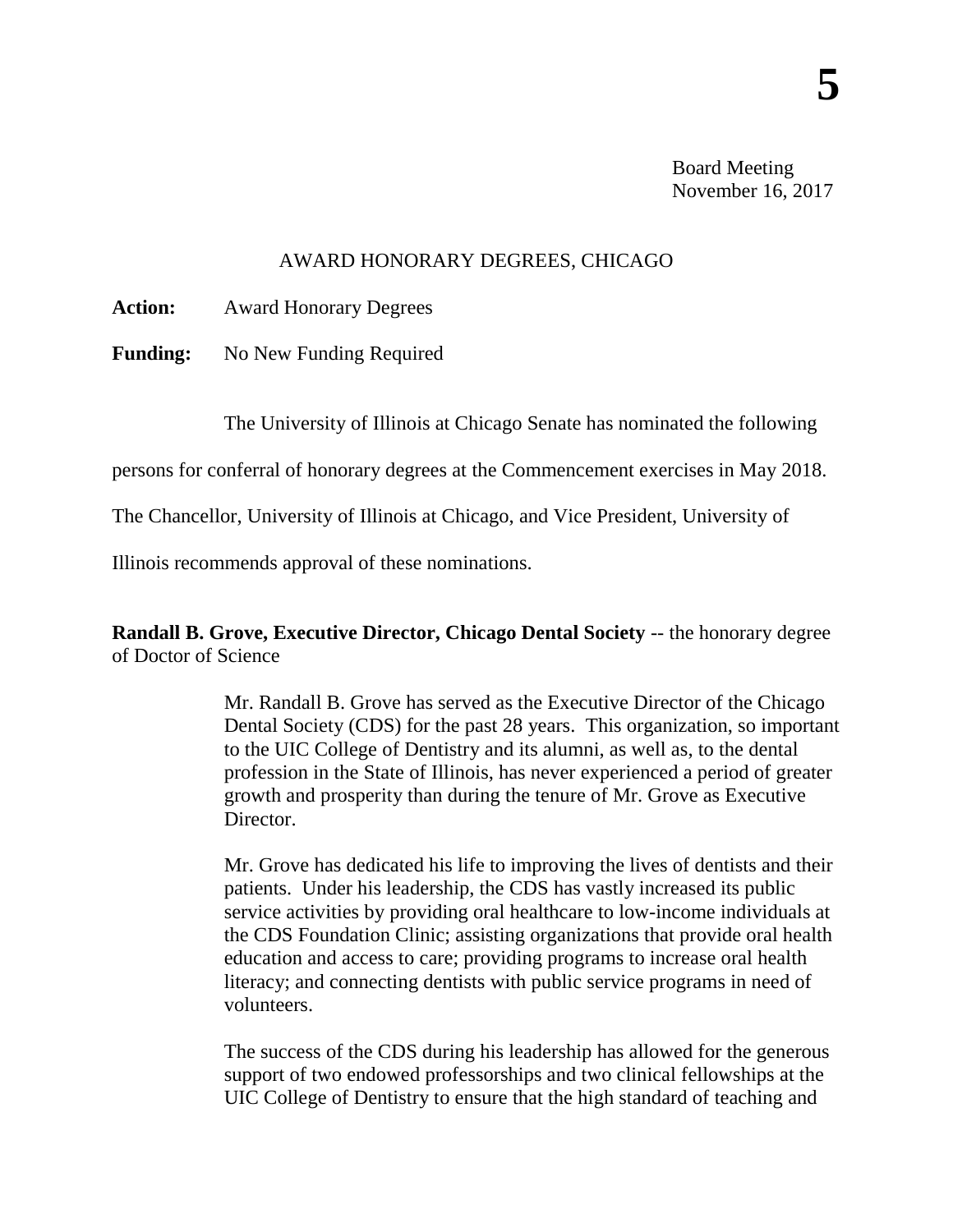clinical outcomes continues at the College. In addition, through Mr. Grove's efforts, the CDS and UIC College of Dentistry have partnered in a formal mentorship program, in which CDS dentists provide valuable realworld experience and advice to UIC College of Dentistry students.

Mr. Grove received his Bachelor of Science degree and a Master of Science degree in Health Education with an emphasis in Psychology, both from Purdue University. Following graduation, he spent three years with the Indiana Department of Public Instruction as an education consultant. He joined the staff of the American Dental Association in 1977 as Director of the Bureau of Health Education. From 1986 to 1989, he was Executive Director of the United Cancer Council, and then joined the Chicago Dental Society in late 1989 as its Executive Director.

Mr. Grove has been awarded the Honorary Fellow of the Odontographic Society of Chicago, Honorary Membership in the Chicago Dental Society, Honorary Fellow of the International College of Dentists, U.S.A. Section, and Honorary Fellowship in the American College of Dentists.

## **Steve James, Documentary Filmmaker and Producer** -- the honorary degree of Doctor of Humane Letters

Steve James is a Chicago-based documentary filmmaker, best known perhaps for "Hoop Dreams"-- the story of Chicago school boys trying to make it in basketball, and the effect it has on their lives and on their families. The film won every major critics award in 1994, as well as, a Peabody and Robert F. Kennedy Journalism Award in 1995. He is also known for his very personal profile of film critic Roger Ebert, "Life Itself," which also received several accolades including best documentary by the Critic's Choice Awards, the National Board of Review, and the Producers Guild of America.

Mr. James' connection to UIC comes from his film "The Interrupters," a gritty documentary of the successes and failures of CeaseFire Illinois in the same Chicago neighborhoods featured in "Hoop Dreams." CeaseFire is the groundbreaking work of Gary Slutkin, Professor in the School of Public Health and Founder and CEO of Cure Violence. Mr. James has many other movies to his credit as a writer, director, and producer. He has been nominated for many awards including an Oscar.

A unifying theme of Mr. James' movies is that he digs into the human heartbreak, and also the surprising optimism and determination of some of the most challenging and potentially depressing of subjects. In spite of the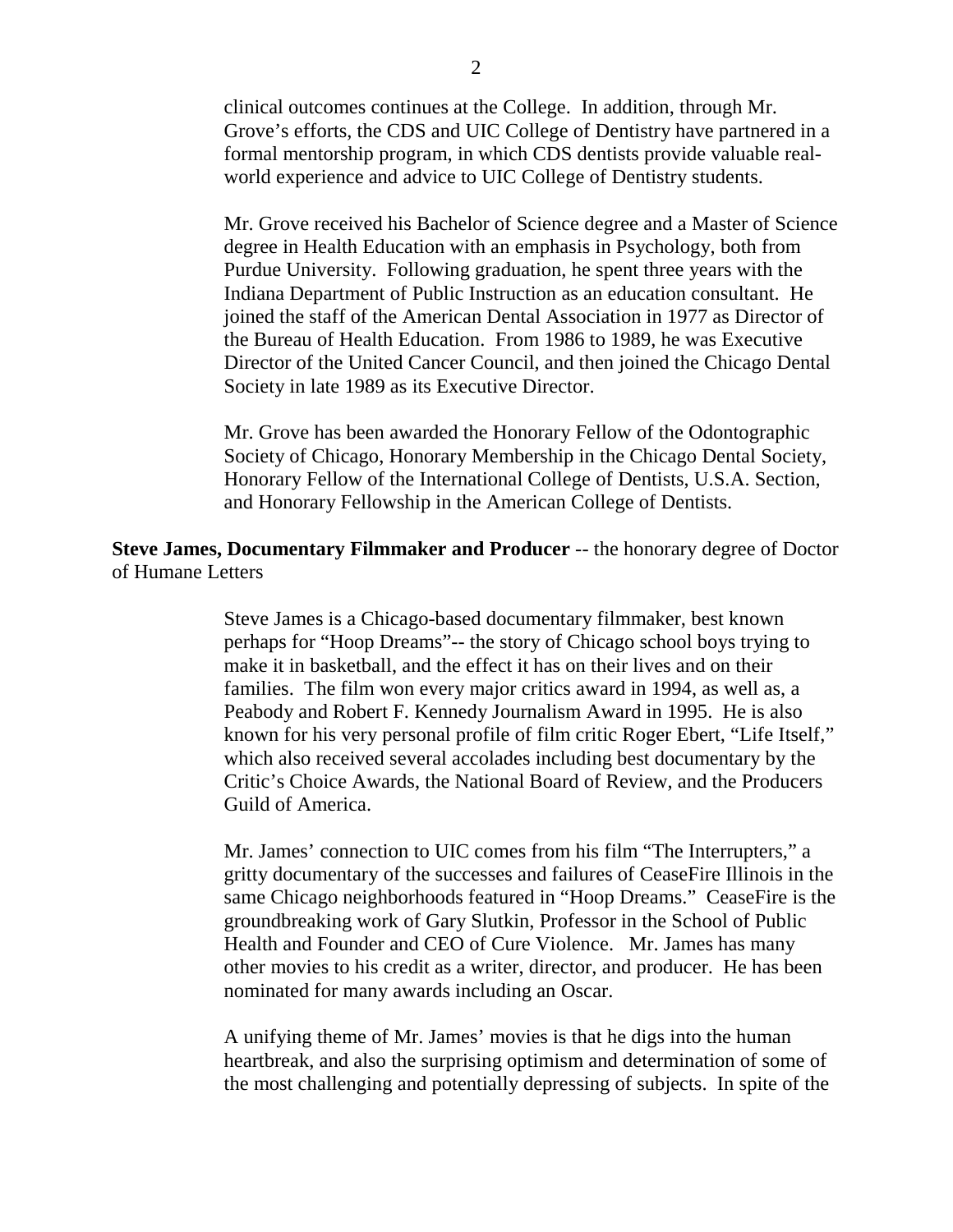sad and tragic stories he brings to life, he manages to show the humanity of all his subjects, and the hope they have in spite of adversity in their lives. Mr. James contributions to the art of filmmaking, and filmmaking in Chicago, are themselves worthy to be considered for an honorary degree. As stated by the nominator "he really touches the vein of what UIC cares about in its education and its graduates. An ability and vision to care about people, not just their successes but also their failures and their struggles, and their hope to make things better. This is very much what UIC is about." Steve James is a graduate of James Madison University and Southern Illinois University at Carbondale.

## **Juan Salgado, Chancellor, City Colleges of Chicago** -- the honorary degree of Doctor of Humane Letters

Juan Salgado, Chancellor of the City Colleges of Chicago and former President and CEO of Instituto del Progresso Latino, has served the Latino communities just south of UIC since he received his Master's in Urban Planning from the University of Illinois at Urbana-Champaign in 2001. His innovative work in communities such as Pilsen and Little Village earned him recognition from both the White House, who named him a Champion of Change in 2011, and as a 2015 fellow of the John D. and Catherine T. MacArthur Foundation.

Under his leadership, the Instituto Del Progresso Latino operated two charter high schools. The Instituto Health Sciences Career Academy specializes in educating their students in the math and science students need to be successful in health careers, creating a bilingual population ready to serve in area hospitals and clinics. The Instituto Justice and Leadership Academy focuses on at-risk students and prepares them to be college ready, requiring each student apply to at least five colleges to graduate. The organization also provides economic and workforce development, adult basic education, youth development, and citizenship programs for our community. Both schools provide counseling support to their students for two years following graduation. The Instituto's mission and work is closely tied to UIC's own. UIC's position as a Hispanic Serving Institution with vibrant nursing, applied health, pre-medicine, and medicine programs makes a partnership with the Instituto a natural one. Appointed as Chancellor of the City Colleges of Chicago on May 1, Mr. Salgado who leads the City's community college system of more than 90,000 students across seven colleges with a diverse and first generation college student body, is representative of UIC.